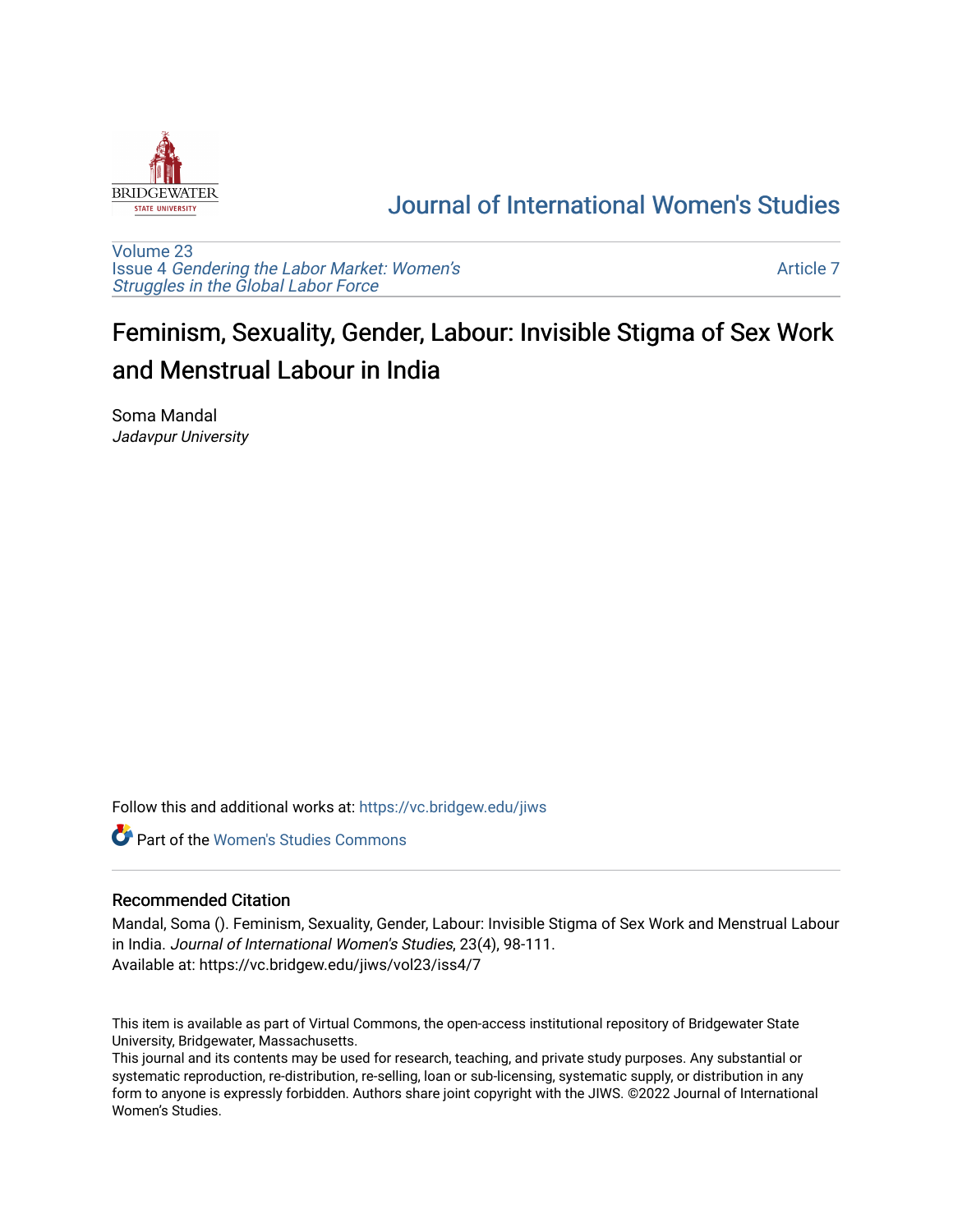## **Feminism, Sexuality, Gender, Labour: Invisible Stigma of Sex Work and Menstrual Labour in India**

Soma Mandal *Jadavpur University*

## **Recommended Citation**

Mandal, S. (2022). Feminism, Sexuality, Gender, Labour: Invisible Stigma of Sex Work and Menstrual Labour in India. *Journal of International Women's Studies*, xx(xx), xxx. Available at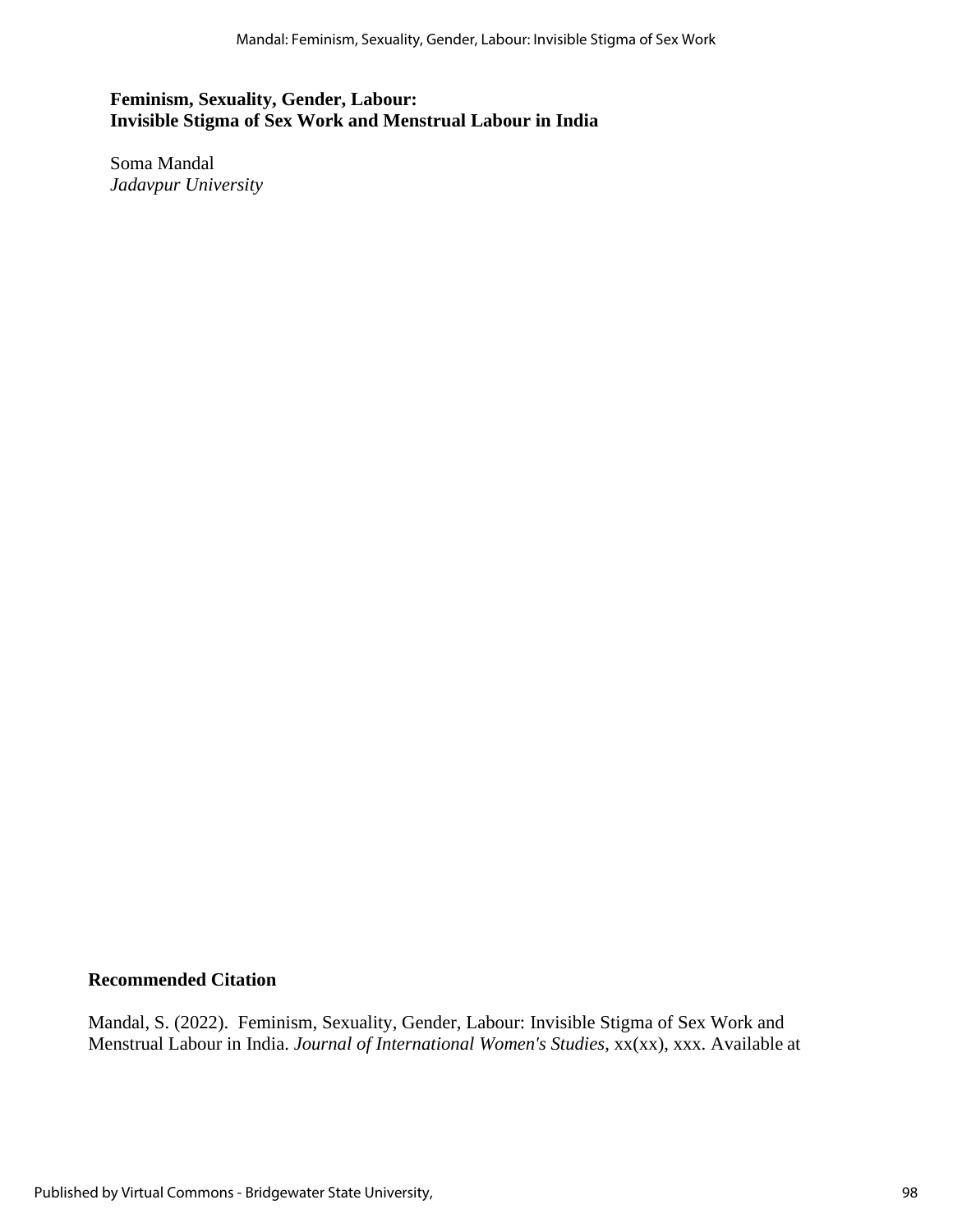## **Feminism, Sexuality, Gender, Labour: Invisible Stigma of Sex Work and Menstrual Labour in India** Mandal,  $Soma<sup>1</sup>$

#### **Abstract**

This article attempts a feminist analysis of understanding sex workers' limitation to command holistic living practices at all points in their life, based on degenerative quality of sexual labour and degree of violence involved. Combined with the practical limitation of bodies' usage and experiential ways of negotiating routine sexual tasks, the intersecting issue of menstruation in sex workers' lives stands as one of the fundamentally neglected aspects of women's health care service in red light areas. Based on assumptions of the degenerative notion of labour, the stigma associated with sex work and menstrual-related pollution it will explore how gendered, informal labour economies survive in marginal and dominant social spaces. Based on an ethnographic study in the red-light areas of Sonagachhi in Kolkata, the paper will conceptually highlight how sex work and menstruation involve intersectional dimensions of invisible labour processes that remain categorically as unpaid or low-paid labour wages. In both cases, in the absence of labour rights, labour which is categorized as informal work and seen as reproductive rather than productive generates exploitative labour regimes and indiscriminate precariousness. Although the recent debate on sex work has centered sexual labour as work, India's current labour laws and policies lack the labour standpoint for sex work and menstrual work produced within the informal household economy. In this context, the paper examines some of the problems that create intersecting inequalities based on de-recognition of these workers' rights. Menstruation involves reproductive sexual labour, while sex-work is often violent and transgressive, causing bodily harm and injury. Menstrual and sex work-related care is often ignored, and the two discourses represent secrecy, silence, and shame, concepts that link us to marginality, and discrimination. There is a need for feminism to analyze how the common ground of labour expressions arising out of menstruation and sex-work creates intersectional socio-economic discrimination. The paper will reveal embodied expressions of menstrual and sexual labour mediating secondary and inferior labour identities in women's employment. Exclusionary working conditions define, regulate, and govern these informal economies' sexual and gender character, has severe consequences and, therefore, needs the protection of these communities' rights.

*Keywords:* Sex-work, menstruation, intersectionality, women's labour, sexuality, Red Light Area, health, India

<sup>&</sup>lt;sup>1</sup> Soma Mandal is an Academic Researcher at Jadavpur University, Kolkata. She has been former Adjunct faculty at Durgapur Women's College, West Bengal, India. She takes interest in conversations and engagements on diverse socio-cultural issues pertaining to women and gender. The title of the submitted paper is *"Feminism, Sexuality, Gender, Labour: Invisible Stigma of Sex Work and Menstrual Labour in India".* Email: [somamandalju@gmail.com,](mailto:somamandalju@gmail.com) [somamandal108@gmail.com](mailto:somamandal108@gmail.com) ORCID: [https://orcid.org/0000-0002-4490-3039.](https://orcid.org/0000-0002-4490-3039)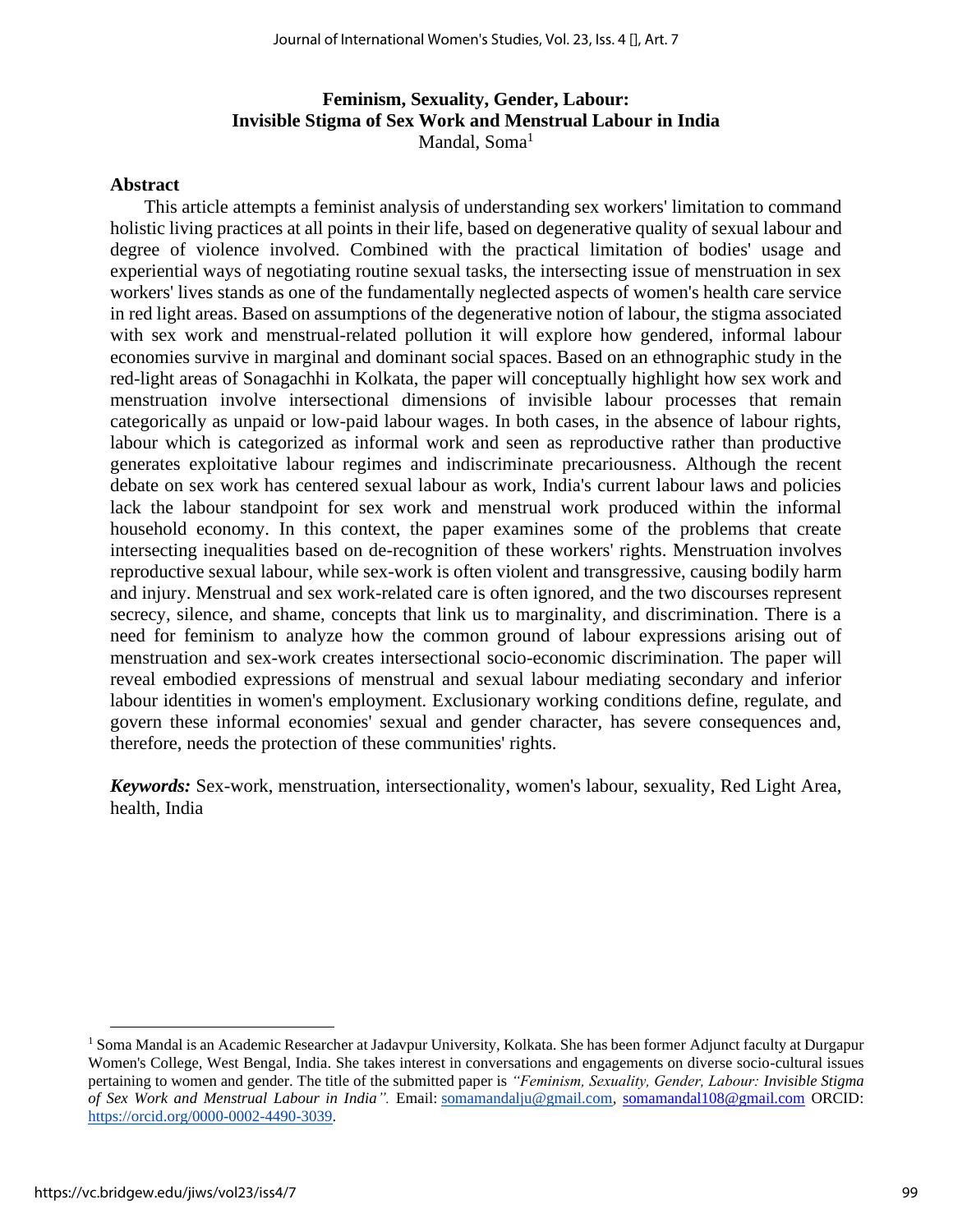## **Introduction**

Can we imagine sex work and menstruation in an interconnected and multi-dimensional as well as intersectional framework while thinking about women's democratic rights? How do we connect the visual imagery of red stain and red light that makes the women's body a thin boundary for differentiating sex work and menstruation? In a significant analysis, the red line of belonging and othering in an ontologically placed body connects to different experiential processes of labour. Can we imagine menstruation as a phenomenon of the 'body in labour' or the 'laboring body'? What does feminist analysis and women's movement tell us about the interconnection between the two and how may we rethink sex work and menstruation from a different standpoint which is a labor standpoint?



## **Figure 1. Photo source: Times of India (TOI), 16 May 2020**

 This paper will analyze the interconnection between the two – sex work and menstruation to argue how stigma associated with sex work and menstruation draws similarity and parallels work of invisible labour processes that remain fundamentally neglected under women's health care and employment service. Based on de-recognition of these workers' rights menstruation involves reproductive sexual labour, while sex-work is often violent and transgressive, causing bodily harm and injury. Menstrual and sex work-related care is often ignored, and the two discourses represent secrecy, silence, and shame, concepts that link us to marginality, and discrimination.

 However, in a particular fashion, the debate existing in the feminist movements over prostitution and sex work has problematized body rights to a great extent. While prostitution is indicative of the practice of engaging in sexual activity in a consensual or unlawful manner, sex work takes off the stigma attached to sex, considers it a service industry and gives the 'sexual body' a commodified value in terms of economic exchange, similar to other kinds of work. Indeed, the feminist dilemma of reconciling two divergent and opposing debates towards partial criminalization or decriminalization of prostitution has resulted in a middle ground that apart from theorization or binarization cannot do much on the functional level. Because of the absence of other professions, the criminalization of sex work can jeopardize lives living in abject poverty, while decriminalization can massively increase the rate of trafficking and prostitution growth. The theoretical position of partial criminalization suggests that while selling sex is not a crime, it is punishable by law to buy sex, lure sex, maintain clients, pimp, expand brothels, rape, kidnap and participate in commercial sex trafficking and child prostitution. Although the redeployment of the legal language seems to be in favor of women's rights, prostitution and sex-work remain synonymized.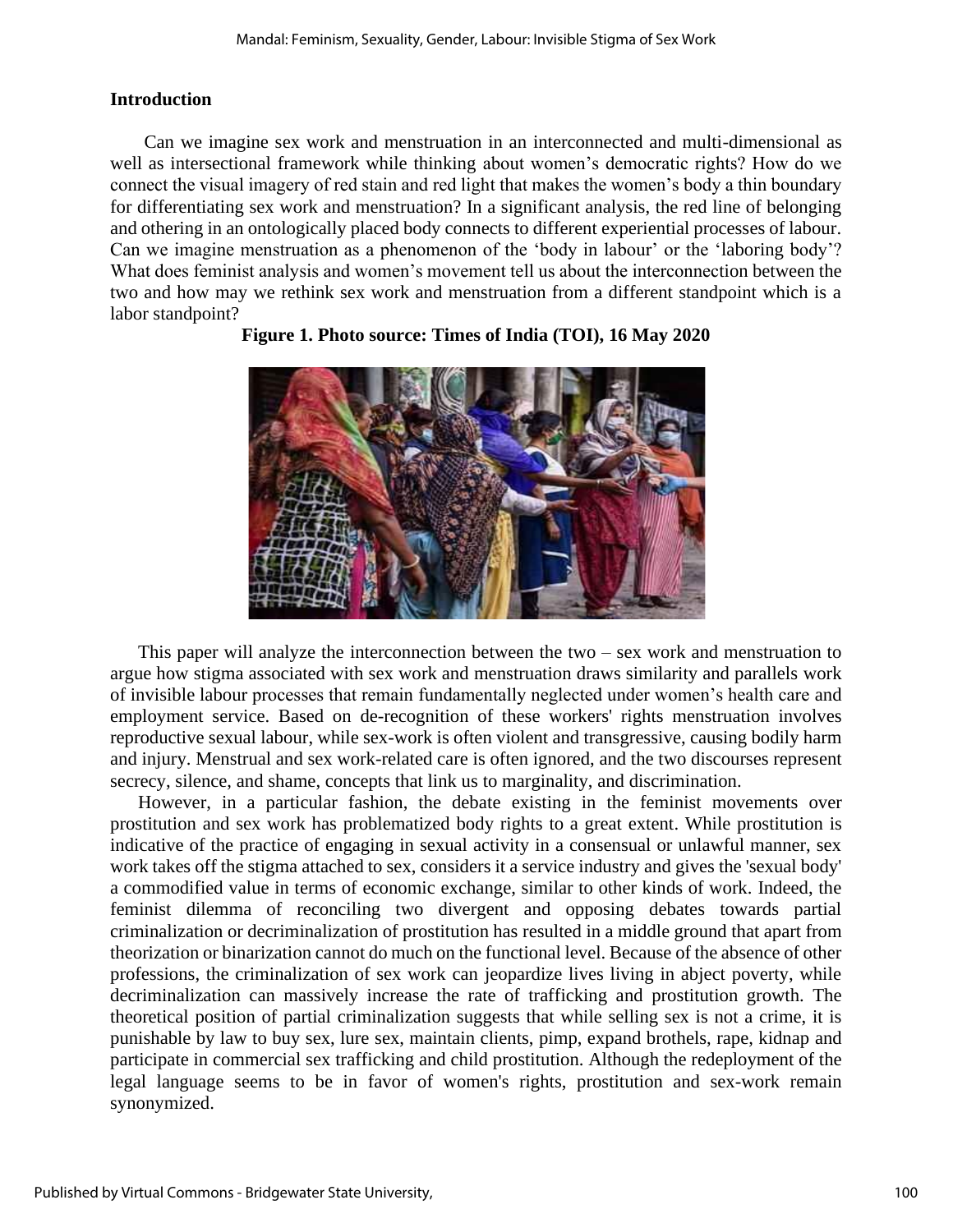Against this backdrop, the question arises what do we do with the millions of women whose supply is taken as a constant and given? The existence of sex workers problematize the availability of sexuality where sex work is performed and practiced in some form or the other despite stringent measures by the state and regulates its way in a more nuanced way than before. Indeed, red light areas have a very diverse existence; it succeeds in thriving and prospering in a self-fashionable way. The complicity of the state machinery provides the prostitution cycle to percolate, infiltrate, and resume its autonomous way. The incentive for bribery comes from the 'system' to keep the 'system' going.

 Menstruation has been categorically found to be threat across religious interpretations. In Hinduism menstruation is considered '*brahmana hatya*' or brahmicide (Chawla 1994) following Lord Indra's slaying of Vritya in the mythical Rig Veda. However other ancient and modern religions too discriminate against menstruation heavily and consider it a taboo as in Judaism which considers menstruation as *'niddah'* or polluting. (Leviticus 15:19-30) Other cultures have also pointed out the potential and symbolic threat indicated by menstrual blood as Durkheim (1998), Strauss (1978) Alma Gottlieb and Thomas Buckley (1988), and Charles Knight (1995, 1912) points out a shift from matrifocal to patrilineal structure of societies in the construction of menstruation as 'pollution, sacred or connected to fertility.' In a similar thread of hermeneutic analysis, menstruation connects to sex, sexuality, reproduction and production of women's labour in diverse and complex ways that negotiate the menstrual process either in synchrony with sex or without. Red light area workers connect to menstruation as primarily a term which obstructs the flow of their sex work business. This flow is crucial and critical as the blood flow is replaced by the economic flow of money and capital that the body is sought to bring to a sex worker. Menstruation and sex work are therefore complementarily work processes of the body which denies full labour autonomy according to the labour subject.

 Red Light Areas (RLAs) in Kolkata have been instrumental in shaping the self-reflexive stance I presently hold, although with the understanding that construction of perceptions and reflections negotiate and arrive at different timelines and at several moments of critical introspection. Therefore, the positions I assert in it do not demand universality or particularity, but are merely situated attempts to understand the lives of marginalized sections of society that are in complex ways enduring with unflinching grace all the life-threatening circumstances for which the culturally acceptable community is responsible. Most workers' experience with sex work in the red-light areas is indignity, harassment, humiliation and vulnerability to sexual / criminal violence. While my aim is not to blur the boundaries between non-heteronormative identities and conventional sexualities that inhabit these spaces, they all have been blurred nevertheless. I emphasize vulnerability to everyday abuse in sex-work institutions and particular sections of the society to such routine violence (Morgan 1993). The vocabulary of physical intimacy does not symbolize equality in the context of red-light area workers except in some cases, as there is no shared sense of intimate partnership. The structures are temporary, relations transient and routinely subject to sudden changes.

 Considering that red light areas are potentially subversive spaces of belonging and survival, this article seeks to analyse the difficulties of women's articulation of expression concerning menstruation and sex-work. As a disruptive sphere, red light areas symbolically reflect subversive sexualities at work (relations existing outside the legal norm) and function as a counter to the cohabiting institutions of normative gender relations that constitute everyday practices of cultural life - marriage and the institution of love. Ideologically red-light areas critique the 'idealized, heteronormative, legitimate institution of marriage and family' (Dhawan 2010 2011a, 2011b, 2012). It also disrupts the 'sexual and intimate norm' of the personal/political, public/private sphere (Chatterjee 1997) thus, revealing alternative and invisible standpoints of societies and communities (Dhawan 2010, 2011a, 2011b, 2012). With its imposed subversiveness, it provides a counter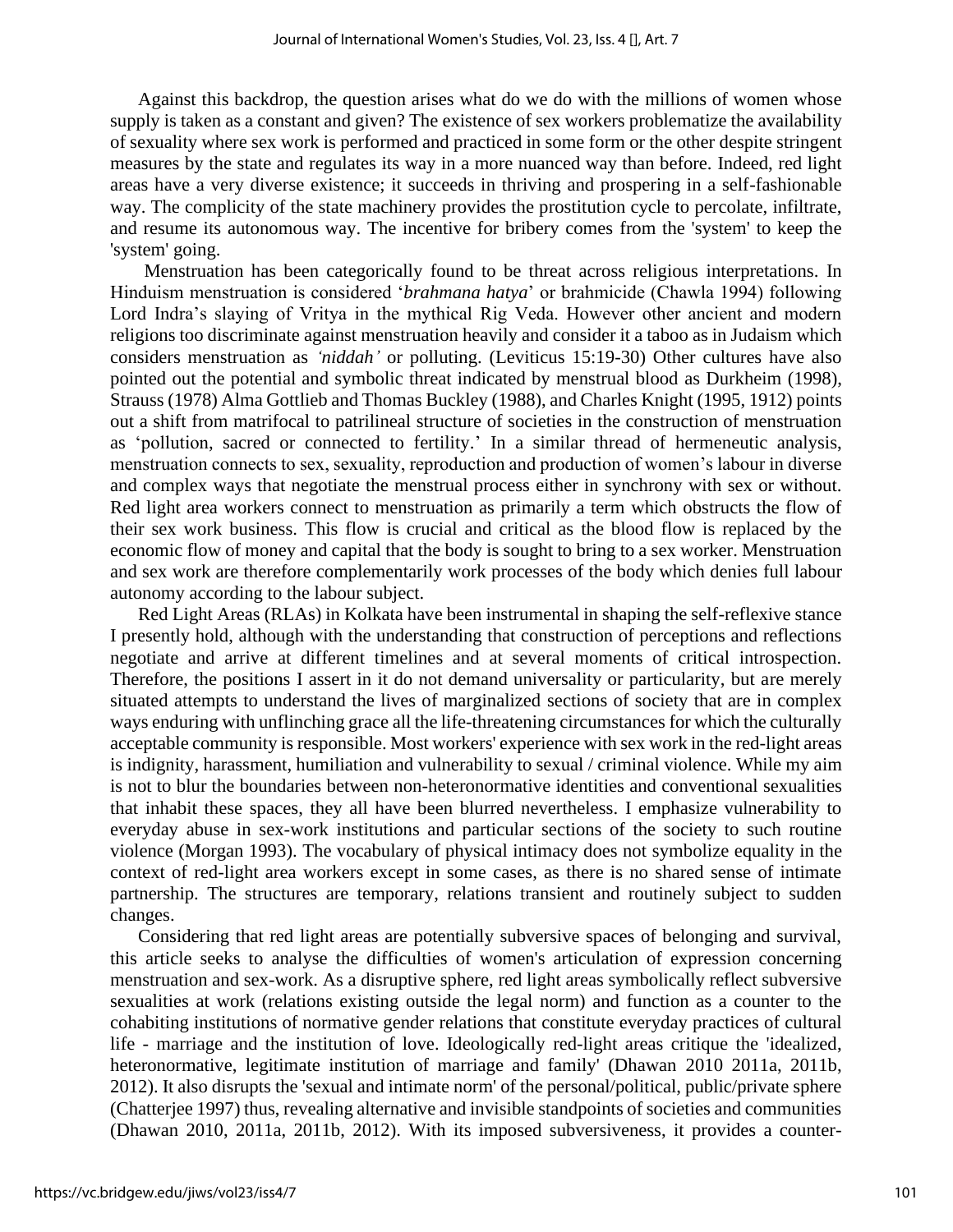narrative to the standardized norm of sexuality and the sex-gender system. As an independent space where multiple sexualities play out in myriad ways and structures conjugality in transgressive terms it defines women's rights in such a space as relatively otherised and exclusionary neither commands attention nor rights-bearing access to basic standards of life.

#### **A feminist study of the field**

South Kolkata Hamari Muskan (henceforth SKHM<sup>i</sup>), an anti-trafficking non-governmental organization magnified the view of South Asia's vast brothel-based hub, one of the largest sex districts in Sonagachhi, Kolkata. Known as the pleasure city, it is home to 7000 brothels and 9000 of the total 20,000 sex workers living in Kolkata. The entrance marks an almost nude white statue of a woman holding a baby to her bosom, welcoming people into Sonagachhi. The vision posited against a broader framework of limiting rights envisioned the situated marginality of women's enduring suffering, the shameful glorification of her femininity for male lust and enforced patriarchal power. Institutionalized, her body's objectification performed with irresolute certainty her adherence to dangerous labour.

 Red light areas have thousands of women and mothers with history of crude abortion and illegitimate children born not from sacramental marriage vows. South Kolkata Hamari Muskan's *Tarun Samiti* (youth center) is just a kilometer from *Sastha Samiti*, (health centre) and located near two most exotic brothel buildings of Sonagachhi - *Neel Kamal* and *Lal Kamal* on Avinash Kaviraj Lane. More such night-houses are named *Night Lovers, Nanda Ranir Bari, Ganga Yamuna, Neel Kamal, Lal Kamal,* and *Prem Kamal.* SHKM has never seen the girls of the Aggrawal group. They are closely sheltered, groomed and sent to the best of customers who fetch them 8000-10,000 per hour. Most of them even work in the escort industry. They 'produce the best quality girls' who are sent outside to be trained in the profession' according to SKHM.

 An incredibly powerful feminine spatial feature of women in red light areas is the way they regulate and redefine the sexual domains of culture and reject the concept of 'mainstream feminist spaces' as well as the body/mind dialectics in feminist debates focused on the conventional notions of body and sexuality. Red light areas have an inverse political economy; here, women are both labour subjects, constitute sexual labour relations and command themselves as owners, generating a lot of *'kancha taka'* (raw money, here it implies money without tax) for themselves. However, the complex linkages and associations between one type of violence inflicted on the body and other varied types of oppression, ranging from cultural conditions of patriarchy to financial insecurity to later-stages of homelessness, all have raised questions on precarity of red-light area workers as those who negotiate extreme levels of violence on a daily basis. The notion of sexuality, however, which is culturally constructed, is to keep these women continue with sex work, an underpinning that raises feminist issues to larger sexual relations and ideologies of family, marriage, state, market, patriarchy and capitalism at work. (Dhawan 2010, 2011a, 2011b, 2012)

#### **Structural Undercurrents**

Various civil society organizations' working in red light areas in Kolkata indicate, there are rapidly transforming fields within which sex workers' evolving and expanding footfall in mainstream society is realized. However, it is a slow, decadal and generational process in which they are locked in. The reasons are first, the expanding base of civil society organization in community transformation work rather than institutional rehabilitation; and second, the generational change in mentality that children and women in red light areas feel due to their increasing familiarity with education and alternative structures of socio-cultural life which would liberate them from the violence involved with the body. These alternative support structures of labour, income, employment and education are essential as sex work involves termination of labour when they cross menopause. The phenomenal undercurrent of systemic changes in the red light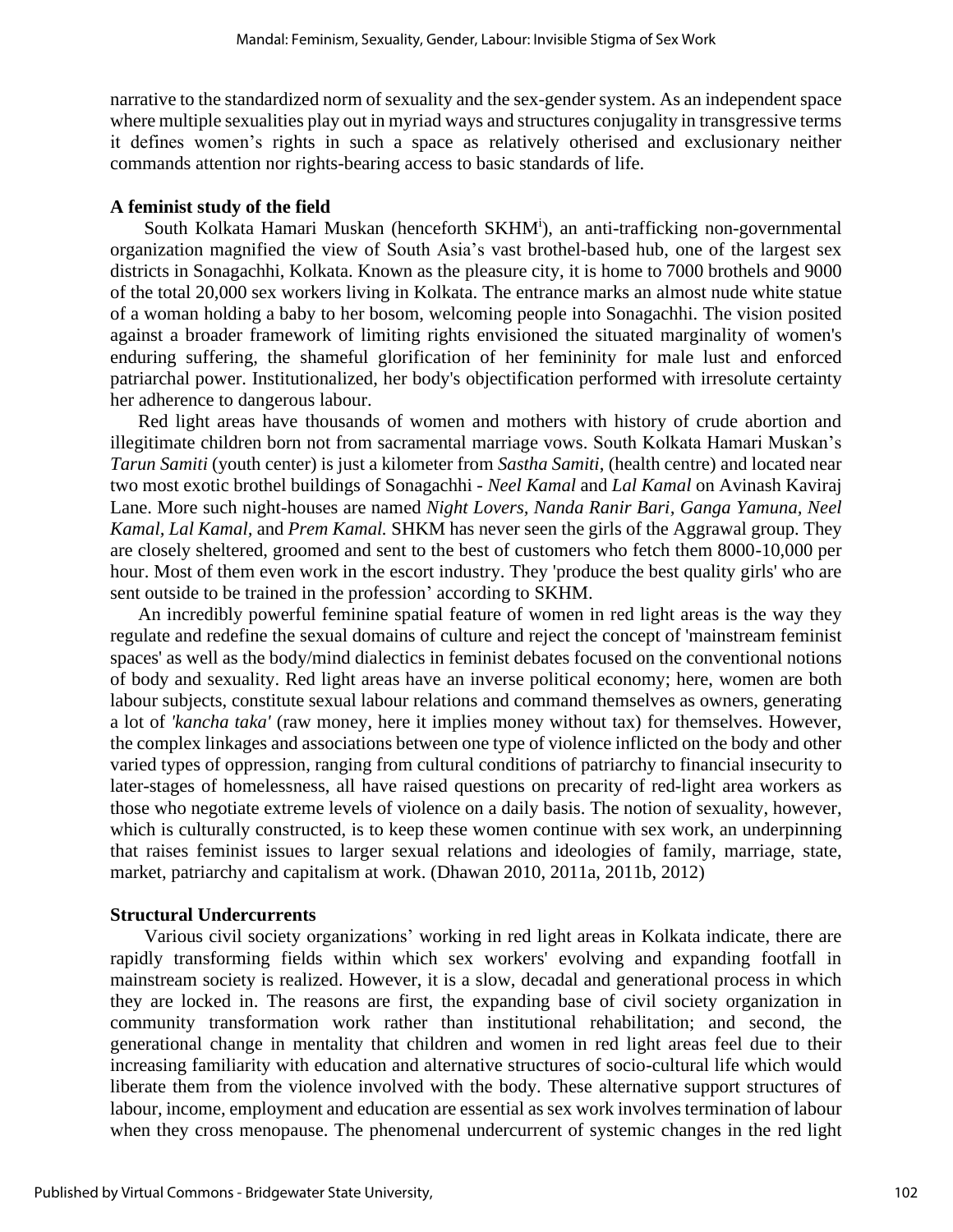areas over the last few decades is perceptible. However, access to education and alternative means of jobs does not eliminate sex workers' dense precarity and peripheral location. The intersection of poverty, health, unemployment, and abuse has made these workers' lives difficult. These factors inhibit growth and intensify heightened inequality and precaritization of sex workers. During the lockdown, no commendable attention was paid for observance of social distance, quarantine and self-isolation in which their fluid existences converge and function as their lives are increasingly otherised and deviant. However red light areas remained under total lockdown.

 Consequently, a red light zone thrives on its internal dynamics and even accommodates the most marginal lives of those pushed to the threshold of depravity. Different non-governmental organisations note the displaced migration that took place in India during the first four phases of the strict lockdown, and during the subsequent period of sporadic lockdown, the only space where a significant section of migrant workers, women, children and men arrived and took shelter were the red-light areas. Women in red light areas outsourced community work with civil society to provide housing and food supplies to these homeless people independent of their food and health service challenges. Similar reports published in April in India suggest that the transgender community in Gujarat, Uttar Pradesh, Baroda, and Chennai were also involved in providing lockdown rations to the poor (Hindustan Times, The Hindu). During this period when community interventions from upper-class sections of society were almost missing, women's sustained engagement in red light areas in care work for others however, critiques Gopal Guru's idea of philanthrophy in his *EPW* article, (2020) going beyond to show that philanthropic efforts in most cases indicates a moral push rather than financial freedom.

#### **Legislative and Constitutional History of Red Light Areas in India**

The history of India's red light areas goes back to the colonial period of the nineteenth century when imperial passages of European missionaries entering India created urban spaces of interaction and socialisation. The presence of venereal diseases in the colonies of the European cantonment indicated serious consequences for health and labour connecting to sea-ports and urban transport. Starting with the Cantonment Act of 1864, 1895 and the Infectious Diseases Act (1864, 1869), legislative actions promoted state-regulated medicalization of prostitution, rather than focus on implementation of eradication measures. Repeated instances of cholera outbreak compelled the European administration to enact strict colonial laws along with the Epidemic Diseases Act, which was subsequently amended in 1944 in the state of Punjab, and also in 1963 in Dadra and Nagar Haveli. Currently enacted by the Union Government on 11 March 2020, it has been proposed for amendment on 22 April 2020 as Epidemic Diseases (Amendment) Ordinance due to the corona virus pandemic under which the Act aims to prosecute citizens who breach legal norms. Section 188 of IPC 45 of 1860 provides for a punishment for offenders under the said Act.

 A red-light area is a heavily trafficked area, and the partial criminalization of sex work (Kotiswaran 2011) allows it to be a place of organized criminal activity that operates between the interstices of law and the outlaw. As noted, it creates ample interconnections between illegal activity, bureaucratic indulgence, and state institutions' complicity to survive and prosper. Article 23(1) provides for the prohibition of trafficking in human beings and persons, and Article 370 of the Indian Penal Code finds sexual intercourse as immaterial and insubstantial due to traffickingrelated offenses. Most sex workers mention they landed in a red-light area brought by someone close they knew. Stringent laws and implemented legislation such as the prohibition of immoral traffic in women and girls / Suppression of Immoral Traffic in Women and Girls Act, (SITA 1956) which is now the Immoral Traffic Prevention Act / ITPA (1986) have been legalized time and again to curb sexual corridors of labour trafficking. Some of the more recent legislation includes the Criminal Law Amendment Act 2013 in which child trafficking is criminalized by section 370 and sub-section 370A of the IPC and includes any form of exploitation. There is also the Protection of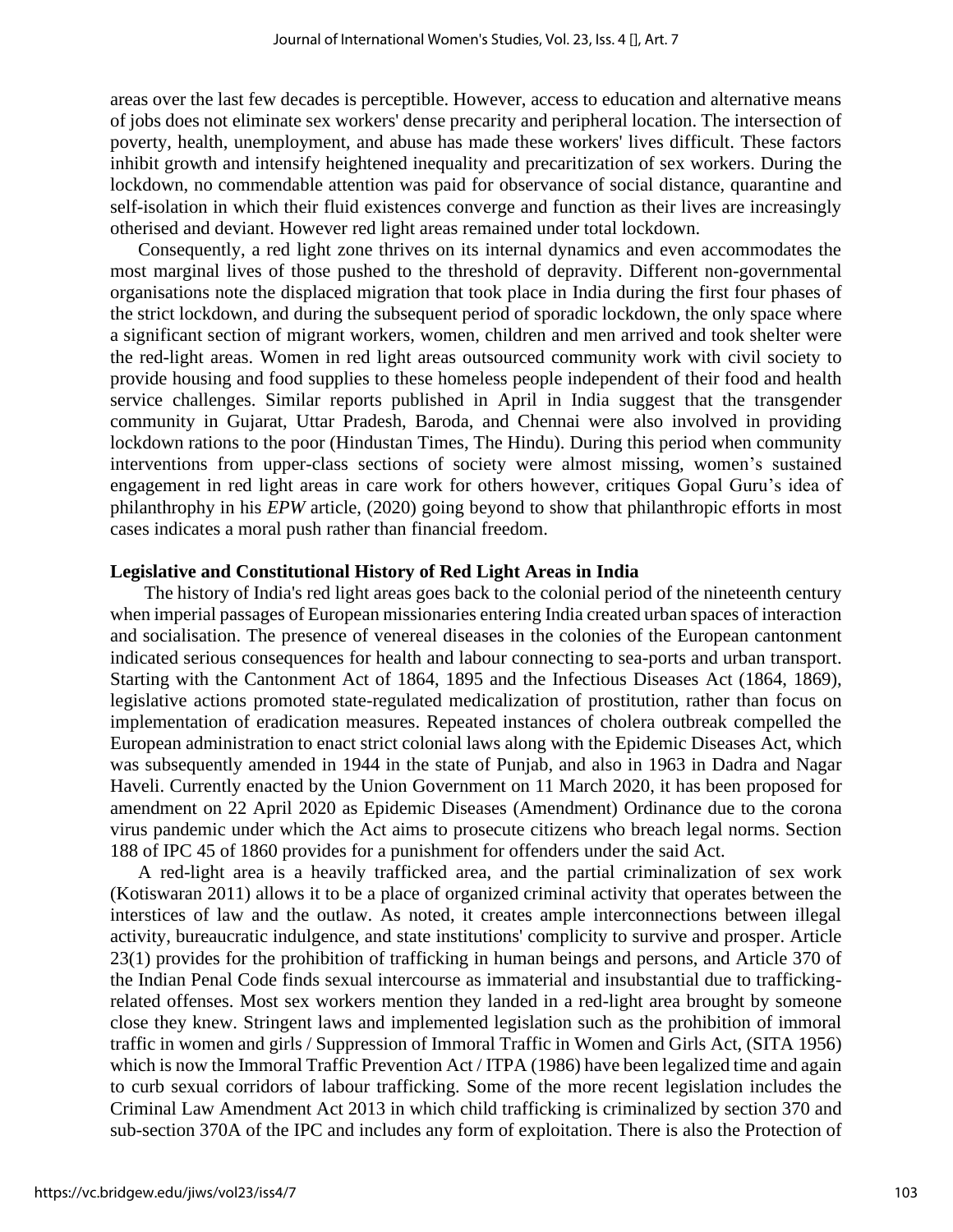Children from Sexual Offenses (POCSO) Act, 2019 which has statutory authority in Red Light Areas to deter sexual abuse of children. It has expanded punishment from 10 to 20 years, including death penalty cases. A number of laws are present, such as Prohibition of Child Marriage Act 2006, Bonded Labour System (Abolition) Act 1976, Child Labour (Prohibition and Regulation) Act 1986, Transplantation of Human Organs Act 1994, Procuration (Recruitment) of Minor Girls (Section 366-A IPC), and Importation of Girls (Section 366-B IPC), Section 372, 373 IPC to purchase and sell girls accordingly. Continuous infringement of these rules, however, reveals institutional and systemic fault lines that operate in different ways across complex routes of negotiation.

 The latest National Crime Records Bureau (NCRB) study released on 21 October 2019 pursuant to clause E and F (NCRB, pp. xii) also indicates the perpetration of crimes against women by 'cruelty of husbands or their relatives stood at 31.9%, 27.6% constituted an attack on women intended to outrage their modesty, 22.5% for kidnapping and abduction, and 10.3% for abduction. Crime rate against women was 58.8 per cent in 2018. Crimes against children included kidnapping and abduction (44.2%), 34.7% include POCSO-related crimes, and a crime rate of 31.8% in 2018 from 28.7% in 2017 (ncrb.org). Maharashtra, Nadia district in West Bengal, and Indore in Madhya Pradesh are the top three states where the highest incidence of children and women went missing, followed by the trafficking crime combined. (The Hindu) A report by *The Economic Times* titled *'India can avoid 72% of the projected Covid-19 cases by closing red light areas'* (TOI 16 May 2020) aimed to transfer the stigma and virus to the red-light area and the spatial position it holds in society. Given this discriminatory outlook to the red-light areas, the fragile economic systems of workers working in red light areas are doubly challenged. Social security for dignified workers' lives is important for feminism to address. However, survival is strained with numerous intersections of deprivation and oppression which deprives them of any identity whatsoever.

#### **Menstruation and Sex-work**

The pandemic has widened the gender inequality gap resulting in a state of shadow pandemic (The Hindu*, UNICEF*). Health, safety, labour and sanitation issues intersecting with gender, poverty and sexual harassment in the red-light districts of Kolkata, Mumbai, Chennai and other transactional spots of sexualized labour groups have driven these labour workers to near depravity. Phumzile Mlambo-Ngcuka, UN Gender Equality Secretary-General mentions the shadow pandemic of health and gender abuse had challenged the idea of home with women trapped in abusive circumstances. In red light zones, it not only includes living in inappropriate housing conditions in barely proper spaces called homes but also paying a debt-bondage fee to brothel owners known as *chukri*, which leaves women workers without enough income to buy even small accommodation spaces. Business (*dhindo*) and home-related practices coexist representing a common shared space of privacy with multiple sex workers lives trapped within such spaces. Sex workers pay the *chukri* to the brothel owner who in most cases is a woman, as the sum to set them free from the debt-bondage relationship. Therefore, red-light areas do not have the leisure and comfort of free spaces called normative home with most workers ' lives subject to drug, sex-abuse, trafficking, violence and crime.

Seven specific health concerns continue to intensify and worsen the existing inequalities for women workers and children, including drug addiction, sexually transmitted disease, maternal health, abortion, pregnancy, fertility, immunization, and finally menstruation. Supervision of all types of health-related problems involve community health workers who undertakes regular healthcare activities such as by Accredited Social Health Activists (ASHA), Integrated Child Development Scheme (ICDS) staff and Self-Help Groups (SHGs) in partnership with government, Ministry of Child and Women Development (MCWD), local health departments and civil society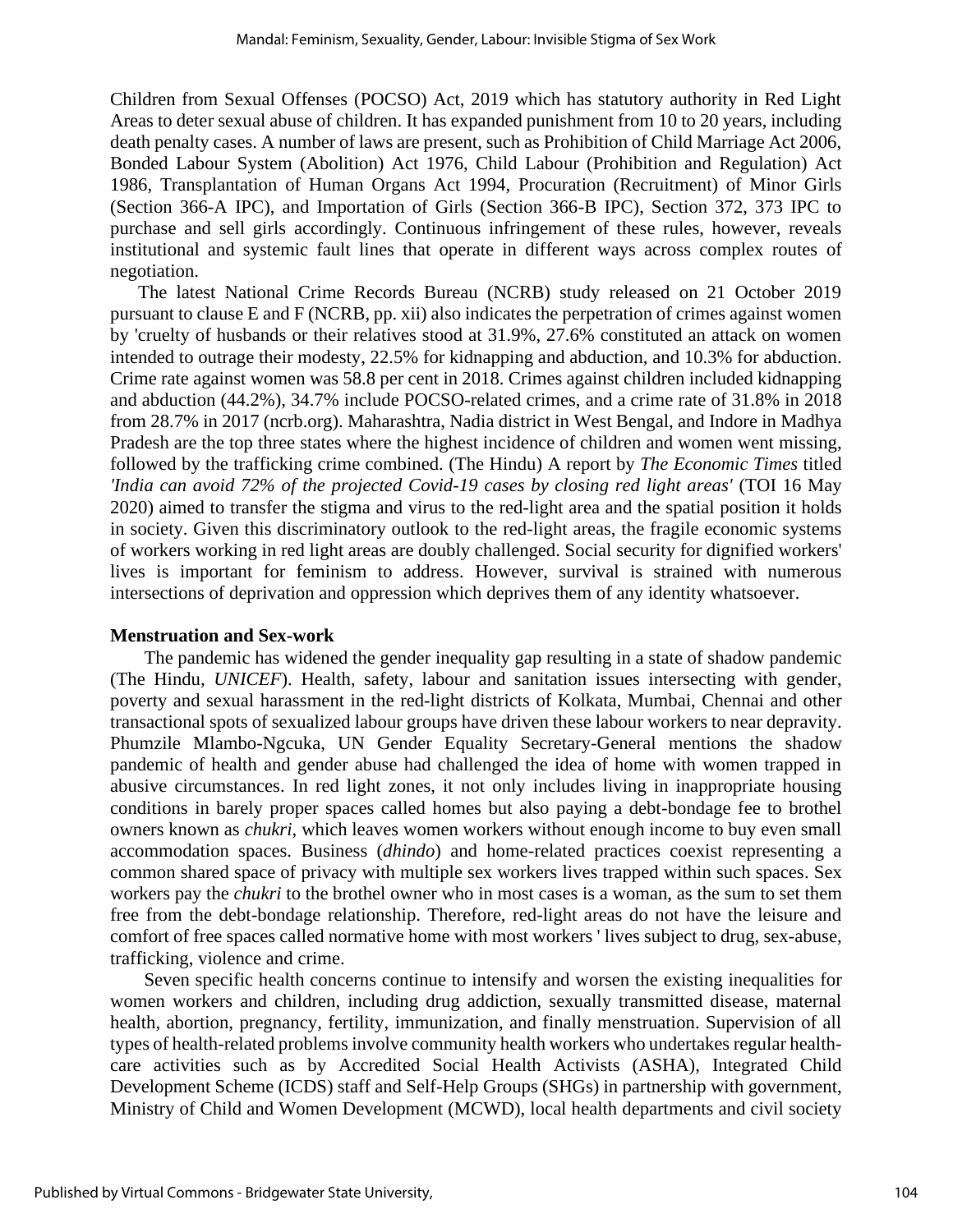organizations'. Despite this, in personal health practices the stigma of menstruation persists unabated and has a huge effect on their labour relations.

 Menstrual growth, menstrual treatment, hygiene and management are often unattended areas in red light areas where lower and marginal caste, trafficked and prostituted female employees do not have access to private spaces, sanitary pads, WASH facilities (USAID) and hygienic home environments. Problems related to menstruation and fertility is often associated with acts of violence committed on women's bodies, and this segment of the population visualizes and embodies sexually vulnerable health. Numerous government services include HIV AIDS prevention, contraception and immunization, but with no emphasis on menstrual health and, in most cases, mental health, except from some recent NGO initiatives including South Kolkata Hamari Muskan (SKHM), and Durbar Mahila Samanwaya Committee (DMSC). Red-light areas include thousands of minors, mothers, and children with histories of illicit abortion, little or no protected access to reproductive health, and illegitimate children born from sex work that leads to serious sexual health problems.

 Menstruation is one of women's unmet needs in red light areas, which I place within India's wider policy debate on sanitation, health, and hygiene. There is substantial stigmatization in red light areas. By incorporating the intersectional lens of menstruation; I examine dual stigma among sex workers – first through sex work and sexuality, and secondly through the stigma and shame associated with menstrual active sexualized bodies. Menstruation is addressed only in private spaces, with concepts of non-autonomy, silence, and inviolable confidentiality of private activities related to menstruation. Most women in red light areas are reliant on extensive use of oral contraceptives resulting in irregular or no periods, conditions giving rise to amenorrhea (absence of periods), dysmenorrhea (heavy bleeding), infertility, pre-menstrual syndrome (PMS) and PCOS (Polycystic ovarian syndrome) (Singh 2019). The heavy use of the combined oral contraceptive pill (COCP), which is a mixture of estrogen and progestogen, and the sporadic use of the Norethisterone esthanate (Net-en) pill (Tharu & Niranjana 1994, Chawla 1996, Baxi 2000, Anandhi 2007) to suppress and postpone menstrual cycles without medical consultation has adverse effects on health and work. Although these pills are taken to enhance labour systems, in most cases sexuality is often compromised along with violation of normal index of sexual health. Many of women's gynecological concerns in red-light areas are often handled illegitimately with secrecy. Located at the abject end of poverty and illegal medical treatment, women and girls in redlight areas are beyond the reach of adequate health care services. While modern contraceptive innovations have sparked sexual revolution according to feminist third-wave movements, due to greater medicalization of biological processes of women at the individual level, Lock and Ngyuyen (2010) notes it has also been at the receiving end of much criticism for greater control of women's body by biomedicine and androcentric scientific research in medical fields. Centered on male science models of biomedical research and limited knowledge of the bio-physiological mechanism for women, a constant topic of feminist concern is to do justice to women's health rights.

The colonial conception of hygiene and health began in India in the early eighteenth and nineteenth centuries with the establishment of the first Central Sanitary Department in 1870 (Chatterjee, 1997). In 1817, 1829, 1852, 1863, 1881, 1889, and 1896 respectively, several health commissions were formed in Bengal, Madras, and Bombay to control the spread of infectious diseases and plague outbreaks. In 1930 the All-India Institute of Hygiene and Public Health was established to investigate the neglect in the traditions of public health and hygiene. Swachh Bharat Abhiyan, the political campaign under the Bhartiya Janata Party-National Democratic Alliance government (Clean India Scheme) without being aware of women safai karmacharis (sewage workers/manual scavengers), lower caste marginal groups, and hazardous-waste management health workers has become a politically ill-informed campaign for public health. The state has failed monumentally to build technology-driven sanitation models, a comprehensive health system,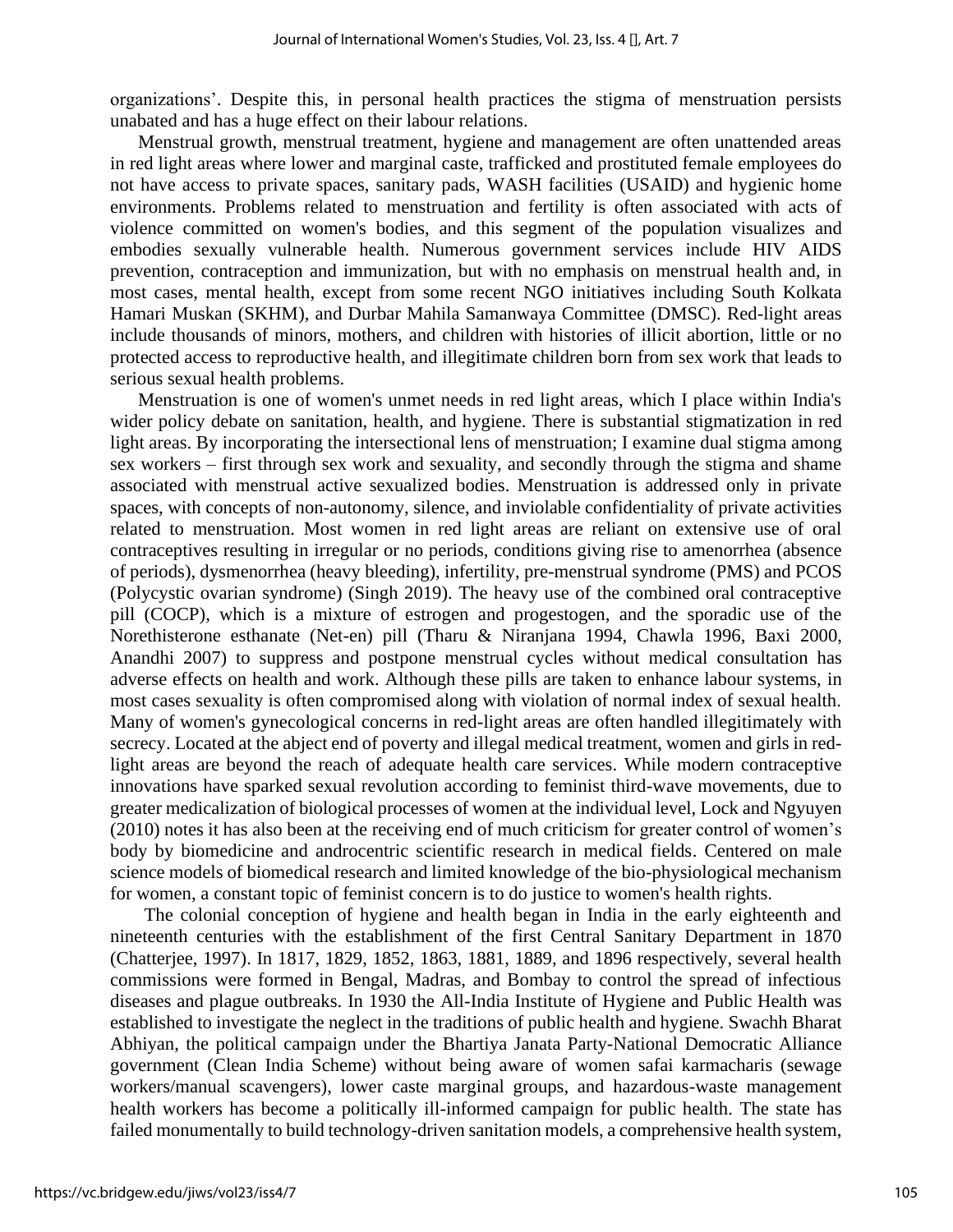community health networks, and public health literacy that can make less use of dehumanizing human labour to implement sustainable practices, bio-friendly health interventions, and a dignified right to health determinants. Most women also reported rising piling up of garbage in red light areas during the lockdown suggesting sanitation and hygiene problems are privileges of middle to upper–class citizens. As it had become perceptible during the corona virus pandemic, institutions of health were stressed to be on the edge of collapse. Thus, depriving women and children of adequate lives in red light areas towards civic healthcare rights during the pandemic has exacerbated their deplorable situation.

#### **A Gendered Pandemic**

According to Archana Patkar, menstrual health and hygiene, WSSC<sup>ii</sup> is not just a women's issue, but a widespread health issue involving holistic health concerns, education, better income generation business practices, development, and sustainability. WASH Unitediii, a German nonprofit group, published this year's theme '*Menstrual Hygiene Day*' (28 May) as *Periods in Pandemic*. Nearly 64% (336 million) of the population did not have access to pads during the pandemic. (According to previous data collected from NFHS 2015-16) Forty-two percent of the 15-24-year-old age group did not have hygienic menstrual practices compared with 58 percent (*The Wire*). 82% women lacked access to sanitary sanitation. Moreover, securing schooling to twentythree million annual school dropouts requires a significant section of menstruating children's access to educational opportunities and awareness of menstrual literacy. Also, combined with poverty and health, an expected baby boom of around 20.1 million predicted births between 11 March and 16 December 2020 is estimated. Furthermore, the recent termination of telecom giant service provider Bharat Sanchar Nigam Limited (BSNL) forcing feminist activist Rehana Fathima to voluntary retire in May 2020, who brought down the period barricade and supported the removal of menstrual ban declared by the Supreme Court verdict in Sabarimala Temple even during the humanitarian crisis all points to the spiraling impact of the gendered shadow pandemic and the deprioritization of women's health and socio-economic rights. The women's movement in Sabarimala around the menstrual ban was a feminist participation by numerous such women workers, devotees, and activists whose identities intersect multiple axes of oppression- religion, sexuality, caste, patriarchy, faith and spirituality.

 One of the significant socio-political impacts of the pandemic has been on women's health. A central focus of contemporary feminist movements has been the advocacy campaigns for the right to social determinants of equitable health as wealth. The perpetuation of gendered models of health and social injustices resulting from neo-liberal health facilities is a result of gender issues not being prioritized. Therefore, gender and health are closely linked, and menstruation as a health concern demands nuanced understanding, as it affects women's health and health of gender queer persons. But can we talk freely about this secret pandemic and the consequences in women's lives that have unfolded recently? Is a discussion of menstruation and sex work invited in critical debate? Can we open up the needs of our bodies to menstrual awareness without listening to the scientific and religious taboos, cultural views, family rules and medical interpretations?

 With the awareness that menstrual politics includes sexual politics, population control strategies, family planning, control of sexuality and hierarchies of power structures that regulate and govern female sexuality, the interconnection between sex-work and menstruation is clear. Menstruation and its embodied expression of female subjectivity construct the body as both a site for experiencing and at the same time going beyond the experiential domain to unfamiliar ways of knowing the menstrual process. Challenging levels of healthcare arose due to restricted travel during the lockdown with the absence of local clinics and hospitals for neo-natal, menstrual and reproductive care services. Red-light areas continue to be the major hotspots of illegal abortions where there is a growing compromise on woman's sexual and menstrual health. Reports of many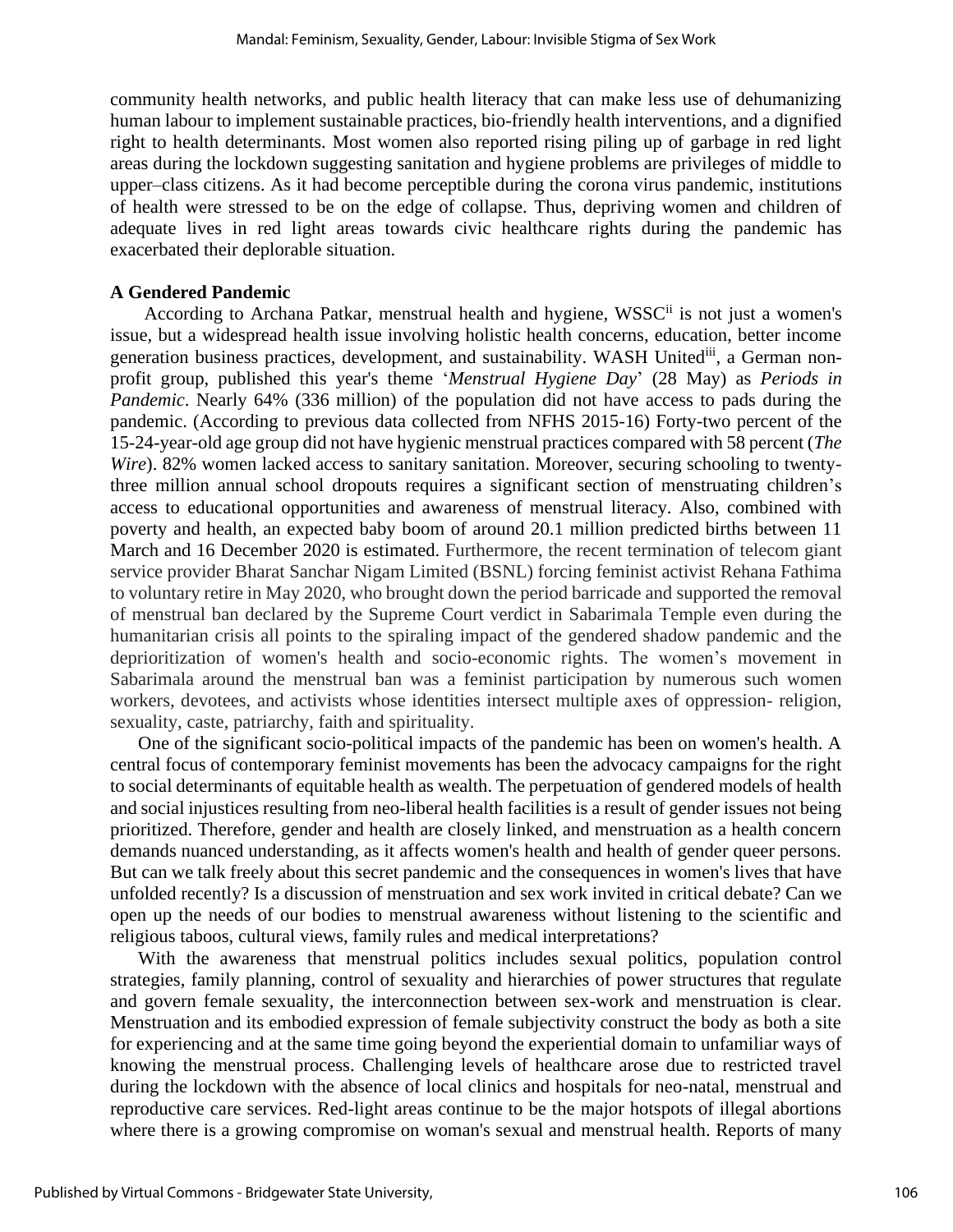NGOs including SKHM show some section of women sex workers during the complete lockdown stopped responding, and there was no communication regarding how they were surviving the pandemic without food and essential services like maternity health, sanitary pads, water, and soap.

 The high degree of stigmatization of menstruation also contributed to menstruation being equated with corona virus disease (UNFPA<sup>iv</sup>) in some countries such as Tanzania. Menstrual Health Alliance India reported that eighty-four per cent of NGOs stakeholders reported no access to sanitary pads with one such space being red light areas. Despite Smriti Irani's move to mark the need for menstrual pads as an essential commodity on 28 March 2020 it did not help to bridge the gaps between supply deficit, transportation logistics, sanitation problems and lack of institutional up-gradation. Institutions and high-potential organizations working in the field of menstruation and women's right to public health such as Aina, Aakar, Innovations, Center for World Solidarity, Eco Femme, Gandhigram Trust, Healing Fields Foundation, Jayashree Industries, Kasturba Gandhi National Memorial Trust, Swayam Shikshan Prayog, Vasudha Vikas Sansthan, and Vatsalya have consistently stressed the necessity to make menstrual health issue a global health issue. It also ensured community group work complied with governmental regulations to offer menstrual assistance to a wide section of the society. Added to the current issues are beliefs and perceptions about menstrual marginality where 70% of mothers believe menstruation is filthy. Eighty-eight per cent of menstruating women use soiled fabrics infested with bacteria such as old rags, sand, dirt, wood shavings, newspapers, dried leaves, hay and plastics. Sixty-three million teenage girls do not have adequate toilet facilities. Twenty per cent of girls miss their education, and seventy per cent have the risk of reproductive tract infection considering the poor hygiene conditions in which they live which include accessing neighbors' toilet, group toilet or open defection sites. Period poverty thus, constitutes inequality in health and signifies a menstrual health crisis. Psychological impact of menstruation in red light area workers are often related to missed/irregular duration and experiences of trauma over different reproductive functions they encounter and experience on their vulnerable bodies. Discriminatory gender beliefs centered on cultural construction of menstruation and absence of WASH facility has also resulted in cases of toxic shock syndrome and reproductive tract infections in higher degrees in red light areas which have not been recorded in research.

#### **Symbolic Undertones**

Sex work and menstruation are complementary, embodied experience of women in red light areas with no formal institution of marriage or family to support them in times of distress. Extreme degrees of inequalities and epistemic violence surround the discourse on menstruation and sex work in society. Partial criminalization of menstruation and sex work has resulted in an awkward position where personal-styled practices and societal perceptions compliment casteist notions of stigma, shame and pollution. They are often tabooed topics of discussion, hidden, repulsive, abhorred, and kept as secret. Menstruation and sex work represent cultures of patriarchy, misogyny, and gender ideologies which are responsible for the construction of gendered symbolism, for example, the symbolism of 'red' colour relates to the taboo of menstrual blood and also its relationship with the 'red' of the red light area. In both cases association of the colour 'red' signals alarm, fear, deviance, subversion, stigma, repulsion, (culture's) wound/disfigurement (red light areas as a blotch/sore), tainted and representing imperfection. Such metaphorical and relative interpretations intersect the two processes - menstruation and sex work. While sex work is demeaning, menstruation is dehumanized and devalued. A significant section of women's groups involved in this phenomenological process do not open up to crucial processes of critical inquiry and self-reflexivity. Experiences of menstruation and sex work have discursive and imaginative limits where the compounding of two marginal discourses creates intersecting marginalities that help to construct the narrative of silence and shame. *Dasra*, a leading non-profit foundation in sanitation, democracy and governance has introduced a four-tiered system that many non-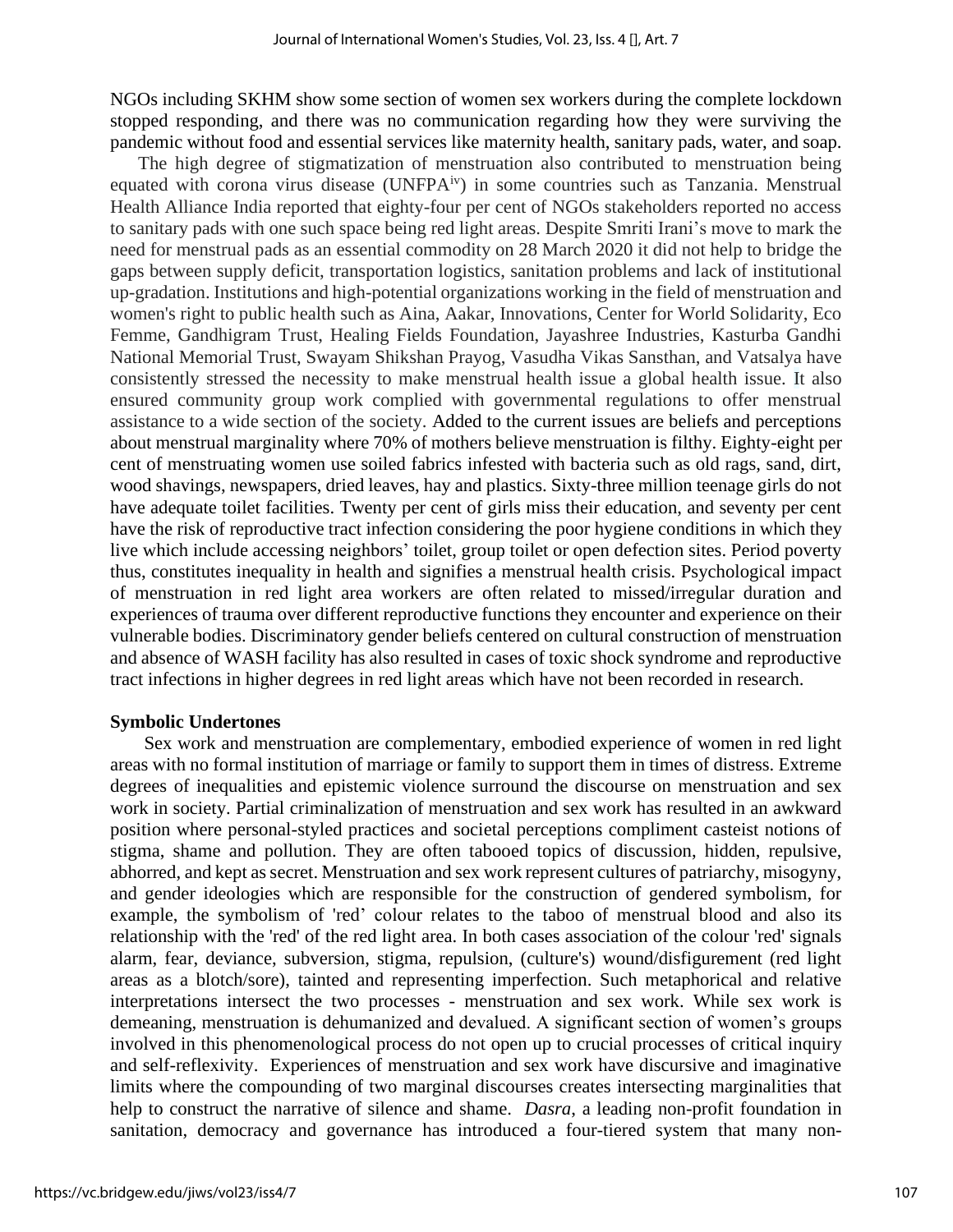governmental organizations and social foundations have begun to introduce in partnerships with policy practitioners with a view to streamline menstruation, and that also extends to women workers in red light areas. The phase includes – educating mothers, focusing on schools and menstrual education, offering alternatives to sanitary napkins that are bio-degradable; and promoting health-seeking behavior along with the development of public health systems. Menstruation and sex-work, therefore, command holistic living practices at all stages in their life, based on degenerative nature of sex work and degree of violence involved.

#### **Promising Directions**

When the city went into lockdown in Kolkata, non-profit civil society organizations' kept feeding the life systems required for women's health services. South Kolkata Hamari Muskan supplied essential commodities and sanitary kits containing sanitizer, soap and menstrual pads to community women including 50 families in Sonagachhi and 160 families in Bowbazaar red light area and even to women migrant workers distressingly found looking for shelter and food in red light areas. Nirman Foundation and Dhorshok-Tumi-I a feminist network based in Kolkata in collaboration with Jadavpur University Commune, along with Humans of Patuli, SHGs in Latur, Maharashtra produced 7000 packets (56,000 pads) to provide menstrual relief package to mothers and women in Purulia, North and South Kolkata. (Nirman Foundation). Sanjana Dixit of the team Rutuchakra in Bengaluru recently expanded their base in Delhi and Mumbai and distributed 1.2 lakh pads during the lockdown. Bengal's Padman, Sobhan Mukherjee, an MSc student of Ashutosh College, Kolkata have ensured the running of his two menstrual projects, *Tridhara* for transgender, and *Bandhan* for women in community public toilets. Anahat Foundation in Diamond Harbour launched their campaign *Bleed in Peace* and Ananya Chaaocharia with her initiative *Paint it Red* distributed 2000 menstrual kits (*The Telegraph*).

 Back in 2015, the pad movement in Jadavpur University *#padsagainstsexism* that snowballed from Jamia Millia Islamia University in Delhi was started in 2015 in Germany by Elone Kastratia on gender sensitization and was what Chris Bobel was witnessing in the Axe Tamp/ax (the tampon tax) and similar movements on menstrual rights. (Bobel 1992). Connecting sexism with shaming and secrecy, it made visible the link existing between gender violence and cultural forces of patriarchy. Through messages written in red on sanitary pads, *' I wish rape culture repulsed you more than my blood', Do not make my body the site of honor and shame,* it went on to empower women to break the taboo and talk about sexism and menstruation. University authorities partially suppressed both the movements in Jamia Millia Islamia University and Jadavpur University that sought to set up inquiring bodies to take action against the students, but the spirit of the movement refused to bog down.

 Finally, the inequitable socio-economic power relations and sexual politics that do not conceptually hold menstrual labour and the labour of women workers in red light areas as 'work' is due to its marginal situatedness within the hegemonically hierarchized patriarchal capitalist relations according to Marxist feminists. Knowing one's body, bodily experiences, and embodied subjectivities without subjecting physiological processes of body work to stigma and pollution is an individualistic attempt of mindset, mentality and channelization of institutional resources to overcome mental and economic blocks. However, even though Chris Bobel said that menstrual moment has perhaps arrived - in the context of third world countries like India, due to institutional shortcomings, gender relations and conditions imposed by a patriarchal society, menstruation and sex-work have a long way to break the glass ceiling imposed on women, especially women in red light areas.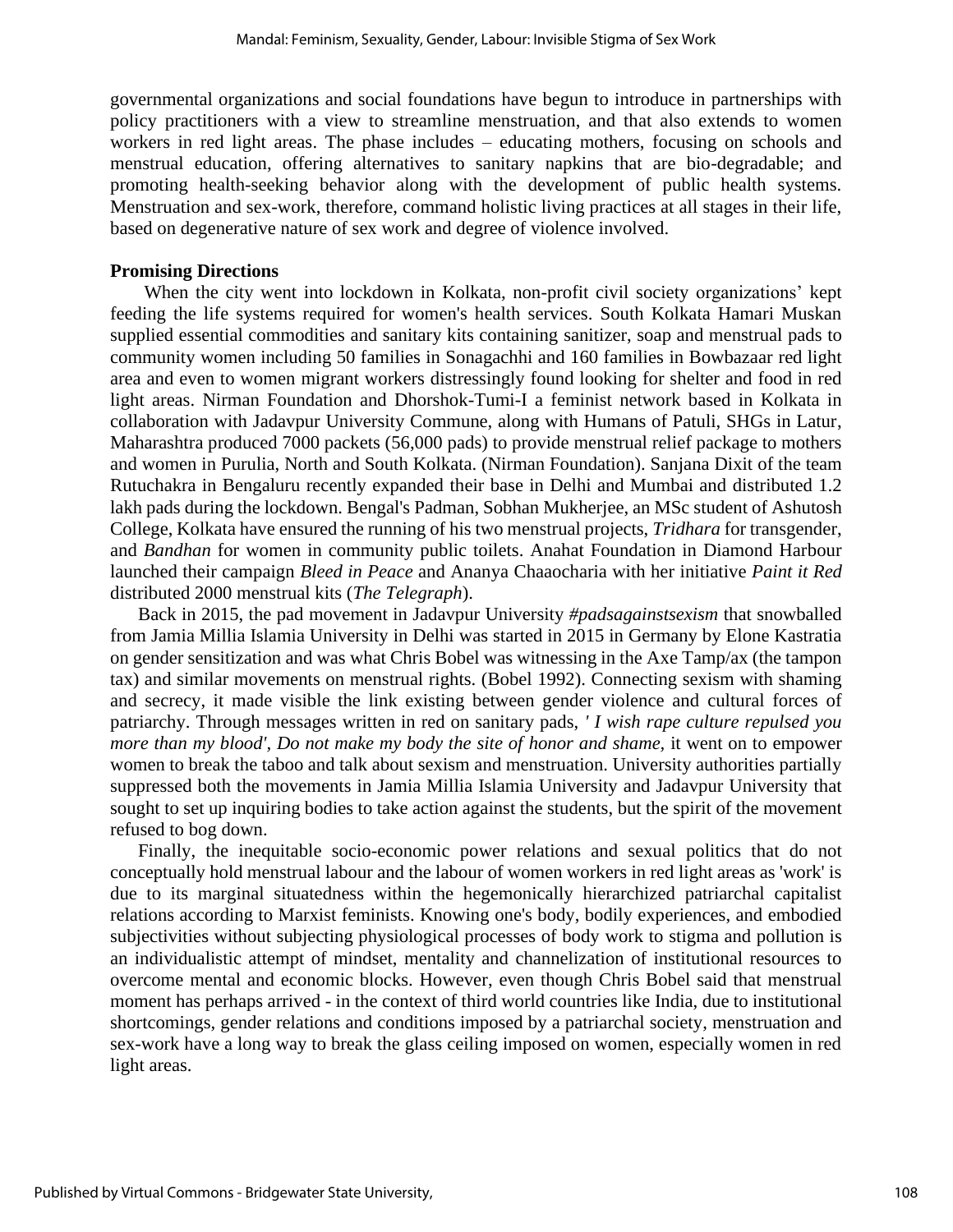## **Notes**

<sup>i</sup> South Kolkata Hamari Muskan (SKHM) is an anti-trafficking non-profit organisation working in red-light districts of Kolkata.

ii Water Supply and Sanitation Collaborative Council (WSSC), a global, multi-stakeholder is involved in prioritising sanitation, hygiene and menstrual health.

iii WASH: Wash, Sanitation, Hygiene deals with international public health issue based on Sustainable Development Goal 6 (SDG 6)

iv UNFPA: United Nations Population Fund focuses on international reproductive health issues.

## **References**

- Anandhi, S. (2007) Women, Work and Abortion: A Case Study from Tamil Nadu. Economic and Political Weekly. Vol. 42, No.12, pp 1054-1059.
- Baxi, Upendra (2000): 'Gender and Reproductive Rights in India: Problems and Prospects for the New Millennium', UNFPA Lecture, September 6
- Bobel, Chris. 2010. "*Third Wave Feminism and the Politics of Menstruation*," New Brunswick, N.J: Rutgers University Press
- Buckley, T., and Gottlieb, A. eds (1988). Blood Magic: The Anthropology of Menstruation, Berkeley: University of California Press, pp-7
- Chatterjee, Partha. (1993). *The Nation and Its Fragments: Colonial and Postcolonial Histories*, Princeton N.J: Princeton University Press
- Chatterjee, Partha. (1997). "Our Modernity". Vinlin Press, Kuala Lumpur, Malaysia
- Chawla, Janet. (1994) 'Mythic Origins of Menstrual Taboo in Rig Veda'. *Economic and Political weekly* URL:<http://www.jstor.com/stable/4404800>
- Crenshaw, Kimberle Williams. (1989). 'Demarginalizing the Intersection of Race and Sex: A Black Feminist Critique of Anti-discrimination Doctrine, Feminist Theory and Anti-racist Politics. *University of Chicago Legal Forum.*
- Dhawan, Nandita. (2010). The Married 'New Indian Women: Hegemonic Aspirations in New Middle-Class Politics?' South African Review of Sociology 41(3): pp 45-60
- Dhawan Nandita, (2011). The Legitimate in Marriage: Legal Regulations and Social Norms in Samita Sen, Ranjita Biswas. & Nandita Dhawan, (eds), (2011a). "*Intimate Others: Marriage and Sexualities in India,*" Stree Publishers, Kolkata, India
- Dhawan, Nandita. (2011). Feminism and the Politics of Gender: A History of the Indian Women's Movements', in Samita Sen and Nandita Dhawan (edn.) Mapping the Field: Gender Relations in Contemporary India. pp1-4-. Stree Publishers.
- Durkheim, E. (1963) [1898]. Incest. The nature and Origin of the Taboo. E. Sagarin, New York.
- Durkheim, E. (1965) [1912]. The Elementary forms of the Religious Life. New York. Free Press
- Guru, Gopal. (2020). Coming To Terms with the Ethical. Economic and Political Weekly, Vol.55, Issue No. 16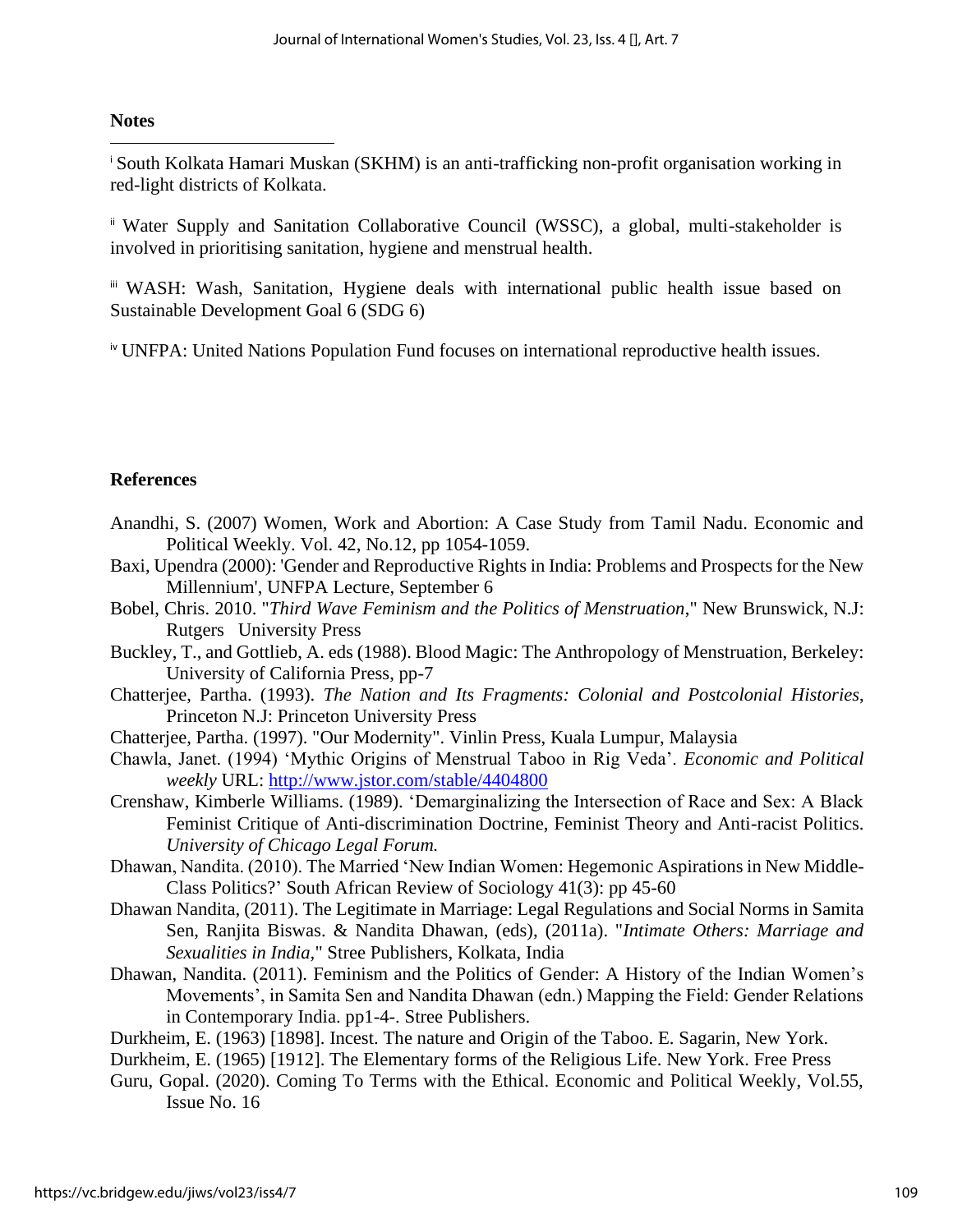- Kotiswaran, Prabha. (2011) "*Dangerous Sex, invisible labour: Sex Work and the Law in India*," Princeton University Press.
- Levi-Strauss, Claude. (1978). 'Introduction to a Science of Mythology' The Origin of Table Manners. London. Cape, pp-221-222
- Lock, M & Nguyen, V.-K., (2010), An Anthropology of Biomedicine. Oxford. Wiley. Blackwell.
- Scott, Sue, Morgan, David. 1993. "*Body Matters: Essays on the Sociology of the Body*," Psychology Press
- Sen., Samita, Nirmala Banerjee and Nandita Dhawan. (2012) Mapping the Field: Gender Relations in Contemporary India, Vol 2, Stree Publishers.
- Singh, Prakriti. (2019) "How a Flawed Understanding of PCOS Robs Women of Their Femininity," Economic and Political Weekly, Vol 54, Issue 22
- Tharu, Susie & Niranjana, Tejaswini. (1996). 'Problems for a Contemporary Theory of Gender,' in *Subaltern Studies IX: Writings on South Asian History and Society,* Shahid Amin and Dipesh Chakrabarty (ed), Oxford University Press: New Delhi, p.232-260 URL: <http://www.jstor.com/stable/40663982>
- The Wire (2019): "Over 40 % of young Indian women use Unhygienic Menstrual Protection," 28 May, <https://thewire.in/health/indian-women-hygienic-menstrual-protection> (accessed 5 August 2020)
- TOI (2018): "Only 18% women in India have access to sanitary hygiene in India," 18 July, [https://timesofindia.indiatimes.com/life-style/health-fitness/health-news/only-18-women-in](https://timesofindia.indiatimes.com/life-style/health-fitness/health-news/only-18-women-in-india-have-access-to-sanitary-hygiene-in-india/articleshow/64931350.cms)[india-have-access-to-sanitary-hygiene-in-india/articleshow/64931350.cms](https://timesofindia.indiatimes.com/life-style/health-fitness/health-news/only-18-women-in-india-have-access-to-sanitary-hygiene-in-india/articleshow/64931350.cms) (accessed 5 August 2020)
- SwachhIndia NDTV (2018): "23 Million Women Drop Out Of School Every Year When They Start Menstruating In India," 28 May, [https://swachhindia.ndtv.com/23-million-women-drop-out](https://swachhindia.ndtv.com/23-million-women-drop-out-of-school-every-year-when-they-start-menstruating-in-india-17838/)[of-school-every-year-when-they-start-menstruating-in-india-17838/](https://swachhindia.ndtv.com/23-million-women-drop-out-of-school-every-year-when-they-start-menstruating-in-india-17838/) (accessed 5 August 2020)
- Hindustan Times (2020): "India set to lead post-pandemic baby boom: UN," 8 May [https://www.hindustantimes.com/india-news/india-set-to-lead-post-pandemic-baby-boom](https://www.hindustantimes.com/india-news/india-set-to-lead-post-pandemic-baby-boom-un/story-EBThzqy9cPskYpL6L6WLTP.html)[un/story-EBThzqy9cPskYpL6L6WLTP.html](https://www.hindustantimes.com/india-news/india-set-to-lead-post-pandemic-baby-boom-un/story-EBThzqy9cPskYpL6L6WLTP.html) (accessed 5 August 2020)
- Hindu (2020): "Transgender community in Chennai lends helping hand to needy through crowdfunding," 30 May, [https://www.thehindu.com/news/cities/chennai/transgender](https://www.thehindu.com/news/cities/chennai/transgender-community-in-chennai-lends-helping-hand-to-needy-through-crowd-funding/article31709093.ece)[community-in-chennai-lends-helping-hand-to-needy-through-crowd](https://www.thehindu.com/news/cities/chennai/transgender-community-in-chennai-lends-helping-hand-to-needy-through-crowd-funding/article31709093.ece)[funding/article31709093.ece](https://www.thehindu.com/news/cities/chennai/transgender-community-in-chennai-lends-helping-hand-to-needy-through-crowd-funding/article31709093.ece) (accessed 5 August 2020)
- Hindustan Times (2020): "Corona virus: Transgender people in Gujarat set an example, offer food to needy," 31 March, [https://www.hindustantimes.com/india-news/coronavirus-in-gujarat](https://www.hindustantimes.com/india-news/coronavirus-in-gujarat-members-of-transgender-community-set-example-offer-food-to-needy-and-slum-dwellers/story-AO5178NCptd7LLFA0sk2vN.html)[members-of-transgender-community-set-example-offer-food-to-needy-and-slum](https://www.hindustantimes.com/india-news/coronavirus-in-gujarat-members-of-transgender-community-set-example-offer-food-to-needy-and-slum-dwellers/story-AO5178NCptd7LLFA0sk2vN.html)[dwellers/story-AO5178NCptd7LLFA0sk2vN.html](https://www.hindustantimes.com/india-news/coronavirus-in-gujarat-members-of-transgender-community-set-example-offer-food-to-needy-and-slum-dwellers/story-AO5178NCptd7LLFA0sk2vN.html) (accessed 5 August 2020)
- National Crime Record Bureau (NCRB) (2018). Crime in India Report, 2018.<https://ncrb.gov.in/> (accessed 5 August 2020)
- Economic Times (2020): "India can avoid 72 per cent of projected Covid-19 cases by closing red light areas," 16 May [https://economictimes.indiatimes.com/news/science/india-can-avoid-72-per](https://economictimes.indiatimes.com/news/science/india-can-avoid-72-per-cent-of-projected-covid-19-cases-by-closing-red-light-areas-report/articleshow/75772505.cms)[cent-of-projected-covid-19-cases-by-closing-red-light-areas](https://economictimes.indiatimes.com/news/science/india-can-avoid-72-per-cent-of-projected-covid-19-cases-by-closing-red-light-areas-report/articleshow/75772505.cms)[report/articleshow/75772505.cms](https://economictimes.indiatimes.com/news/science/india-can-avoid-72-per-cent-of-projected-covid-19-cases-by-closing-red-light-areas-report/articleshow/75772505.cms) (accessed 5 August 2020)
- National Family Health Survey (NFHS) (2017). "NFHS-IV, 2015-16," http://rchiips.org/NFHS/NFHS-4 [Reports/India.pdf](http://rchiips.org/NFHS/NFHS-4%20Reports/India.pdf) (accessed 5 August 2020)
- UNFPA Tanzania (2020). "As pandemic rages, women and girls face intensified risks," 20 March, <https://tanzania.unfpa.org/en/news/pandemic-rages-women-and-girls-face-intensified-risks> (accessed 5 August 2020)